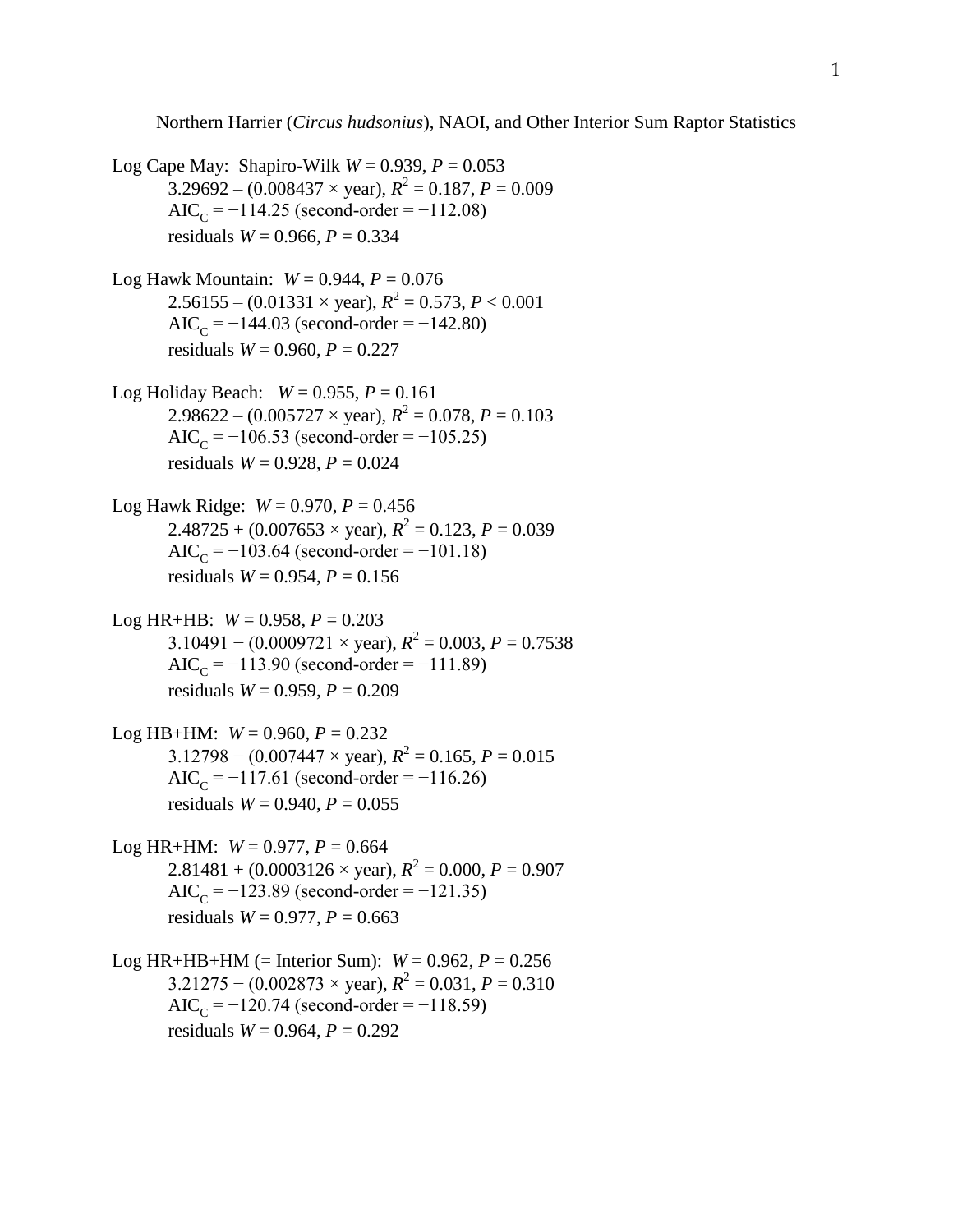Log HR+HB+HM (= Interior Sum):  $W = 0.962$ ,  $P = 0.256$  $3.21496 - (0.002839 \times \text{year}) - (0.06235 \times \text{NAOI})$ ,  $R^2 = 0.1391$ ,  $P = 0.091$ AIC<sub>C</sub> =  $-122.31$  (second-order =  $-114.79$ ) residuals  $W = 0.974$ ,  $P = 0.549$ Log Derby Hill (spring before):  $W = 0.9801$ ,  $P = 0.799$  $2.87056 - (0.006569 \times \text{year})$ ,  $R^2 = 0.220$ ,  $P = 0.004$ AIC<sub>C</sub> =  $-138.90$  (second-order =  $-136.64$ ) residuals  $W = 0.962$ ,  $P = 0.262$ Log Derby Hill (spring after):  $W = 0.975$ ,  $P = 0.594$  $2.85754 - (0.00639 \times \text{year})$ ,  $R^2 = 0.212$ ,  $P = 0.005$ AIC<sub>C</sub> =  $-139.17$  (second-order =  $-136.65$ ) residuals *W* = 0.951, *P* = 0.126 Log Derby Hill (all years):  $W = 0.982$ ,  $P = 0.806$  $2.87276 - (0.006748 \times \text{year})$ ,  $R^2 = 0.244$ ,  $P = 0.002$ AIC<sub>C</sub> =  $-144.01$  (second-order =  $-141.63$ ) residuals  $W = 0.958$ ,  $P = 0.186$ Log Cape May (September):  $W = 0.966$ ,  $P = 0.339$  $2.77368 - (0.01368 \times \text{year})$ ,  $R^2 = 0.374$ ,  $P < 0.001$  $AIC_C = -113.74$  (second-order = -111.98) residuals  $W = 0.977$ ,  $P = 0.668$ Log Cape May (October):  $W = 0.950, P = 0.114$  $2.96416 - (0.008289 \times \text{year})$ ,  $R^2 = 0.169$ ,  $P = 0.014$  $AIC_C = -111.06$  (second-order =  $-108.82$ ) residuals  $W = 0.971$ ,  $P = 0.462$ Log Cape May (November):  $W = 0.954$ ,  $P = 0.152$  $2.62202 - (0.003394 \times \text{year})$ ,  $R^2 = 0.017$ ,  $P = 0.460$ AIC<sub>C</sub> =  $-86.623$  (second-order =  $-84.203$ ) residuals  $W = 0.952$ ,  $P = 0.131$ Log Interior Sum (August):  $W = 0.980, P = 0.754$  $1.62730 + (0.003016 \times \text{year})$ ,  $R^2 = 0.027$ ,  $P = 0.345$ AIC<sub>C</sub> =  $-112.21$  (second-order =  $-110.66$ ) residuals  $W = 0.980, P = 0.748$ Log Interior Sum (September):  $W = 0.975$ ,  $P = 0.607$  $2.86190 - (0.001971 \times \text{year})$ ,  $R^2 = 0.012$ ,  $P = 0.534$  $AIC_C = -112.48$  (second-order =  $-110.18$ ) residuals *W* = 0.977, *P* = 0.675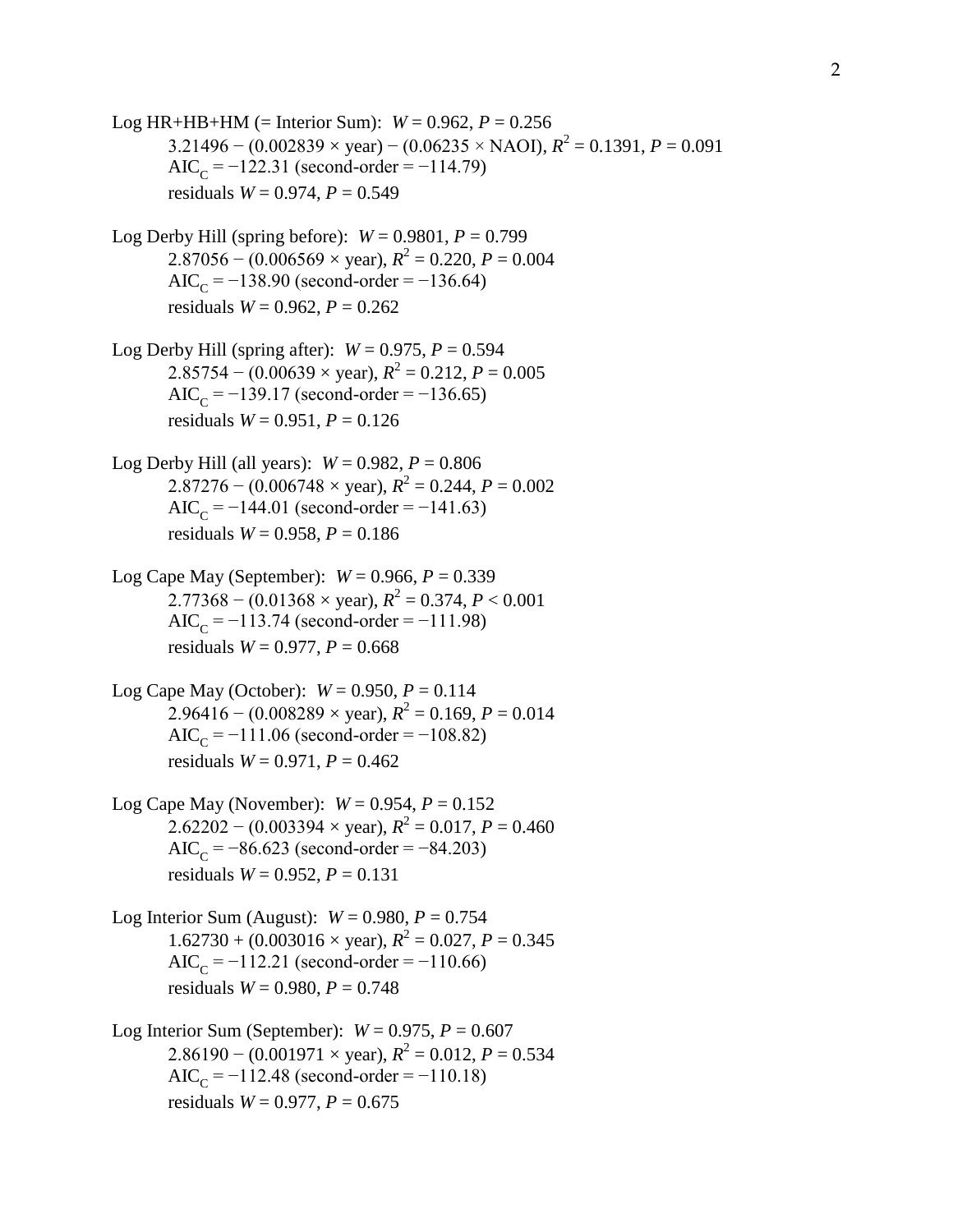Log Interior Sum (October):  $W = 0.965, P = 0.320$  $2.78516 - (0.003614 \times \text{year})$ ,  $R^2 = 0.041$ ,  $P = 0.242$ AIC<sub>C</sub> =  $-114.87$  (second-order =  $-112.51$ ) residuals  $W = 0.967$ ,  $P = 0.364$ 

- Log Interior Sum (November):  $W = 0.982$ ,  $P = 0.810$  $2.34204 - (0.006063 \times \text{year})$ ,  $R^2 = 0.068$ ,  $P = 0.131$ AIC<sub>C</sub> =  $-96.975$  (second-order =  $-94.872$ ) residuals  $W = 0.976$ ,  $P = 0.636$
- Raw Interior Sum:  $W = 0.940$ ,  $P = 0.056$  $1750.74 - (11.0109 \times \text{year})$ ,  $R^2 = 0.038$ ,  $P = 0.262$  $AIC_C = 449.69$  (second-order = 450.87) residuals  $W = 0.952$ ,  $P = 0.130$

Interior Sum  $r_t$ :  $W = 0.956, P = 0.185$ 

- Raw Cape May:  $W = 0.906$ ,  $P = 0.006$  $2097.50 - (30.6577 \times \text{year})$ ,  $R^2 = 0.200$ ,  $P = 0.007$  $AIC_C = 456.67$  (second-order = 458.84) residuals  $W = 0.974$ ,  $P = 0.575$
- Raw Derby Hill: *W* = 0.863, *P* < 0.001  $762.814 - (9.2287 \times \text{year})$ ,  $R^2 = 0.194$ ,  $P = 0.007$  $AIC_C = 386.43$  (second-order = 388.89) residuals *W* = 0.832, *P* < 0.001
- NAOI (September—October—November): *W* = 0.965, *P* = 0.326  $0.0356 + (0.0005462 \times \text{year})$ ,  $R^2 < 0.001$ ,  $P = 0.971$ AIC<sub>C</sub> =  $-3.3051$  (second-order =  $-2.9789$ ) residuals *W* = 0.957, *P* = 0.182
- NAOI (September): *W* = 0.964, *P* = 0.302
- NAOI (October): *W* = 0.982, *P* = 0.827
- NAOI (November): *W* = 0.975, *P* = 0.596
- NAOI (March—April—May): *W* = 0.970, *P* = 0.452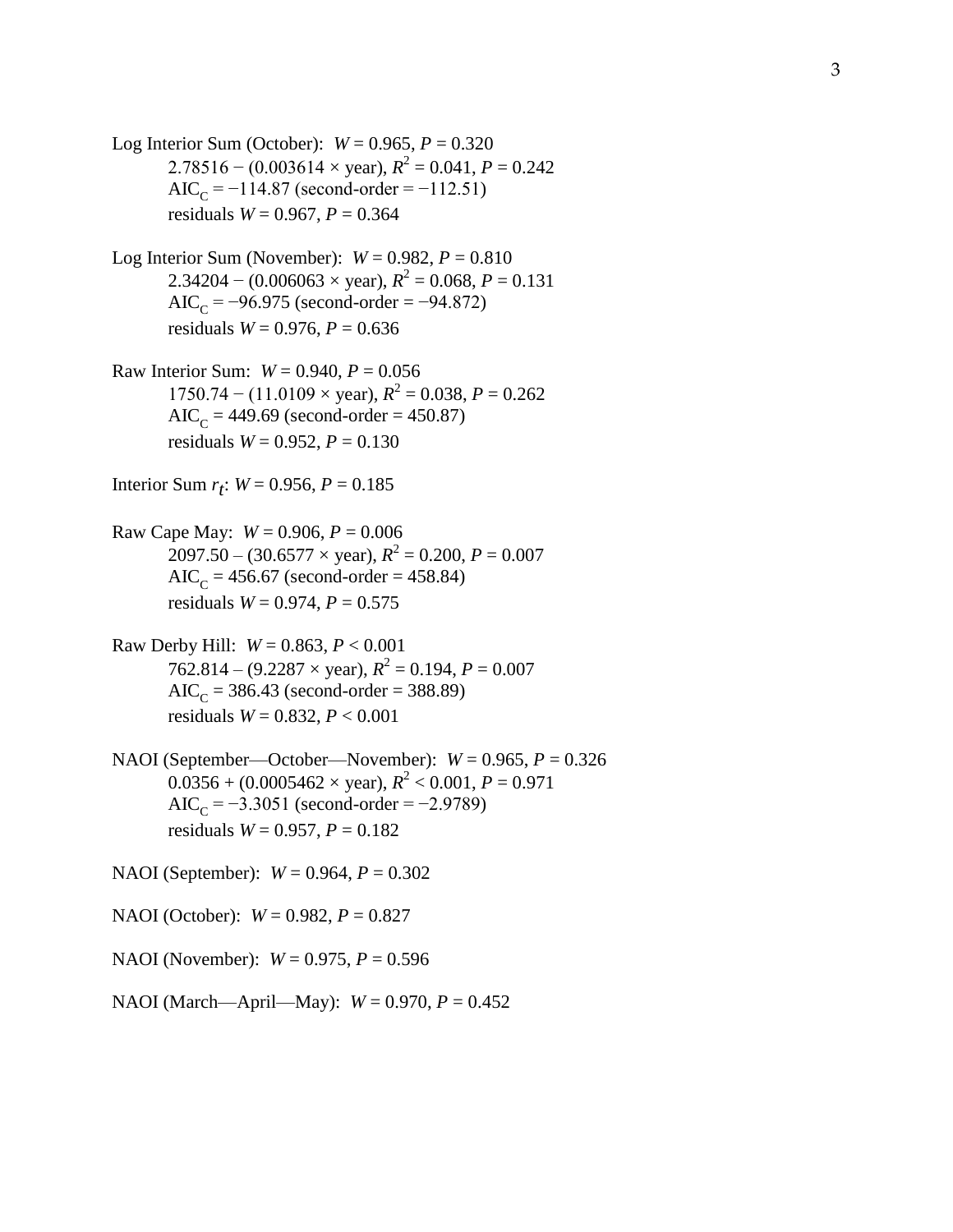Log Interior Sum Turkey Vulture (*Cathartes aura*):  $W = 0.959$ ,  $P = 0.218$  $3.89817 + (0.02439 \times \text{year})$ ,  $R^2 = 0.865$ ,  $P < 0.001$ AIC<sub>C</sub> =  $-156.21$  (second-order =  $-155.89$ ) residuals  $W = 0.944$ ,  $P = 0.074$ autocorrelation  $P < 0.05$ : at 4 yr  $(0.353)$ Log Interior Sum Osprey (*Pandion haliaetus*):  $W = 0.962$ ,  $P = 0.254$  $2.84955 + (0.02479 \times \text{year}) - (0.0007442 \times \text{year}^2), R^2 = 0.047, P = 0.210$ AIC<sub>C</sub> =  $-187.19$  (linear =  $-161.18$ , third-order =  $-185.27$ ) residuals  $W = 0.922$ ,  $P = 0.016$ autocorrelation  $P < 0.05$ : none Log Interior Sum Bald Eagle (*Haliaeetus leucocephalus*): *W* = 0.866, *P* = 0.001  $1.98289 + (0.09343 \times \text{year}) - (0.001328 \times \text{year}^2), R^2 = 0.911, P < 0.001$ AIC<sub>C</sub> =  $-123.82$  (linear =  $-108.70$ , third-order =  $-122.85$ ) residuals  $W = 0.966$ ,  $P = 0.349$ autocorrelation  $P < 0.05$ : at 1 yr (0.502) Log Interior Sum Sharp-shinned Hawk (*Accipiter striatus*): *W* = 0.971, *P* = 0.477  $4.52878 - (0.002313 \times \text{year})$ ,  $R^2 = 0.100$ ,  $P = 0.0064$ AIC<sub>C</sub> =  $-179.47$  (second-order =  $-178.76$ ) residuals  $W = 0.972$ ,  $P = 0.487$ autocorrelations  $P < 0.05$ : at 2 yr (0.352), 4 yr (0.401) Log Interior Sum Cooper's Hawk (*Accipiter cooperii*): *W* = 0.941, *P* = 0.060  $2.96243 + (0.02673 \times \text{year}) - (0.000779 \times \text{year}^2), R^2 = 0.372, P = 0.001$ AIC<sub>C</sub> =  $-156.26$  (linear =  $-142.99$ , third-order =  $-154.01$ ) residuals  $W = 0.970$ ,  $P = 0.458$ autocorrelation  $P < 0.05$ : none Log Interior Sum Northern Goshawk (*Accipiter gentilis*): *W* = 0.956, *P* = 0.172  $2.66869 - (0.01104 \times \text{year})$ ,  $R^2 = 0.134$ ,  $P = 0.031$ AIC<sub>C</sub> =  $-81.344$  (second-order =  $-80.624$ ) residuals  $W = 0.984$ ,  $P = 0.869$ autocorrelation  $P < 0.05$ : at 1 yr (0.539) Log Interior Sum Red-shouldered Hawk (*Buteo lineatus*): *W* = 0.962, *P* = 0.257  $3.17932 - (0.01077 \times \text{year})$ ,  $R^2 = 0.483$ ,  $P < 0.001$ AIC<sub>C</sub> =  $-146.11$  (second-order =  $-144.45$ ) residuals  $W = 0.982$ ,  $P = 0.822$ autocorrelation  $P < 0.05$ : none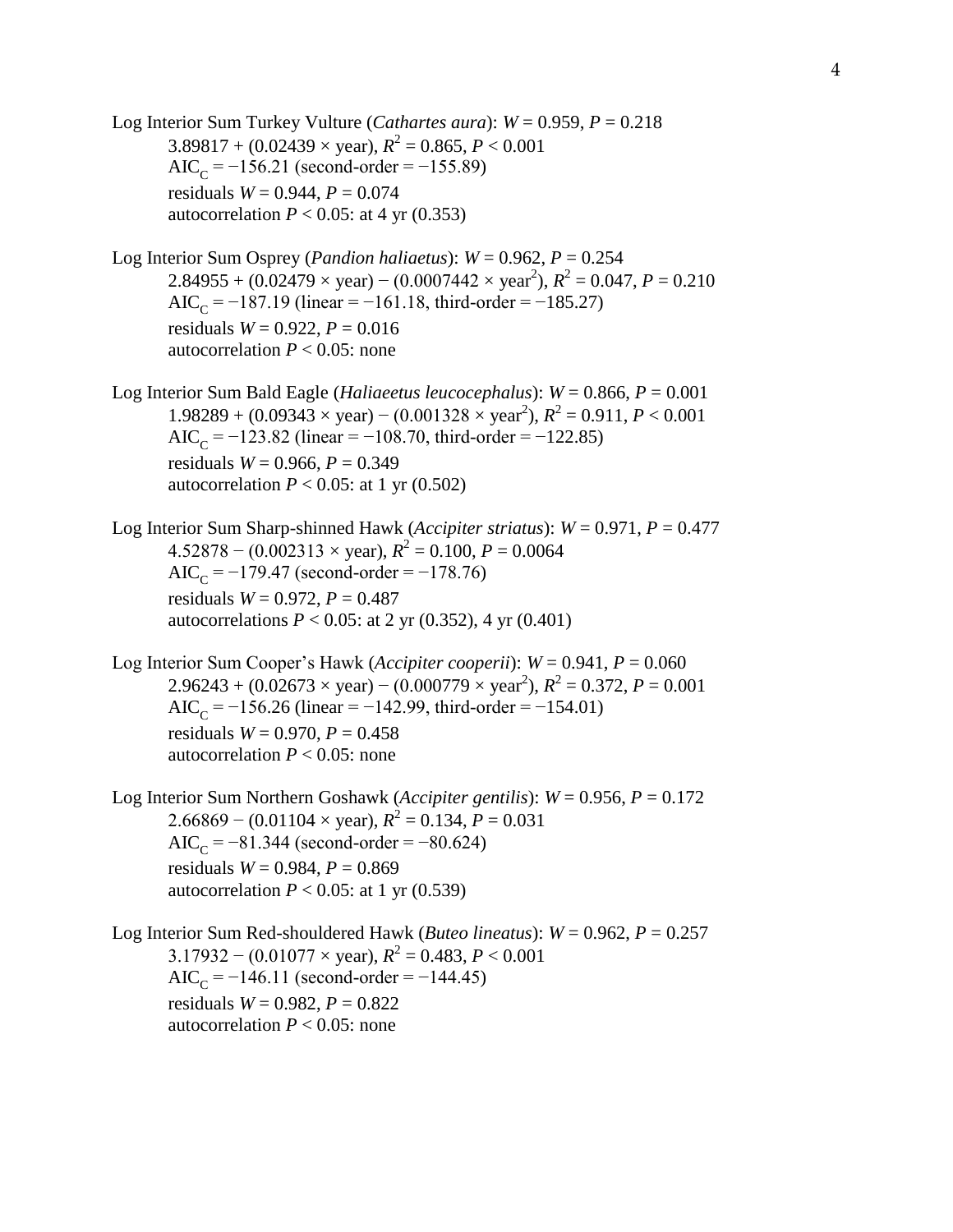Log Interior Sum Broad-winged Hawk (*Buteo platypterus*): *W* = 0.946, *P* = 0.085  $4.88335 + (0.01065 \times \text{year}) - (0.0004855 \times \text{year}^2), R^2 = 0.218, P = 0.020$ AIC<sub>C</sub> =  $-121.05$  (linear =  $-120.88$ , third-order =  $-118.84$ ) residuals  $W = 0.962$ ,  $P = 0.272$ autocorrelation  $P < 0.05$ : none Log Interior Sum Red-tailed Hawk (*Buteo jamaicensis*):  $W = 0.960$ ,  $P = 0.234$  $4.11232 - (0.003483 \times year) + (0.003266 \times year^2) - (0.000212 \times year^3) +$  $(0.00000348 \times \text{year}^4) R^2 = 0.477, P < 0.001$ AIC<sub>C</sub> =  $-166.31$  (linear =  $-156.83$ , second-order =  $-163.37$ , third-order =  $-165.67$ , fifth $order = -165.20$ residuals  $W = 0.969$ ,  $P = 0.428$ autocorrelation  $P < 0.05$ : none Log Interior Sum Rough-legged Hawk (*Buteo lagopus*):  $W = 0.960$ ,  $P = 0.230$  $2.43454 - (0.001128 \times \text{year})$ ,  $R^2 = 0.002$ ,  $P = 0.817$ AIC<sub>C</sub> =  $-82.255$  (second-order =  $-79.701$ ) residuals  $W = 0.962$ ,  $P = 0.265$ autocorrelation  $P < 0.05$ : at 4 yr (0.367) Log Interior Sum Golden Eagle (*Aquila chrysaetos*): *W* = 0.879, *P* = 0.001  $1.74406 + (0.06914 \times year) - (0.002462 \times year^2) + (0.00003059 \times year^3) R^2 = 0.850$ , *P* < 0.001 AIC<sub>C</sub> =  $-169.55$  (linear =  $-149.09$ , second-order =  $-168.67$ , fourth-order =  $-166.73$ ) residuals  $W = 0.969$ ,  $P = 0.425$ autocorrelation  $P < 0.05$ : none Log Interior Sum American Kestrel (*Falco sparverius*): *W* = 0.970, *P* = 0.445  $3.45946 + (0.07 \times \text{year}) - (0.004293 \times \text{year}^2) + (0.00006608 \times \text{year}^3) R^2 = 0.592$  $P < 0.001$ AIC<sub>C</sub> =  $-150.13$  (linear =  $-136.02$ , second-order =  $-143.91$ , fourth-order =  $-149.47$ ) residuals  $W = 0.909$ ,  $P = 0.007$ autocorrelation  $P \le 0.05$ : at 3 yr (-0.395) Log Interior Sum Merlin (*Falco columbarius*): *W* = 0.838, *P* < 0.001  $1.69563 + (0.14541 \times year) - (0.007117 \times year^2) + (0.0001115 \times year^3) R^2 = 0.854$ , *P* < 0.001 AIC<sub>C</sub> =  $-153.83$  (linear =  $-119.92$ , second-order =  $-133.68$ , fourth-order =  $-151.40$ ) residuals  $W = 0.966$ ,  $P = 0.346$ autocorrelation  $P < 0.05$ : none